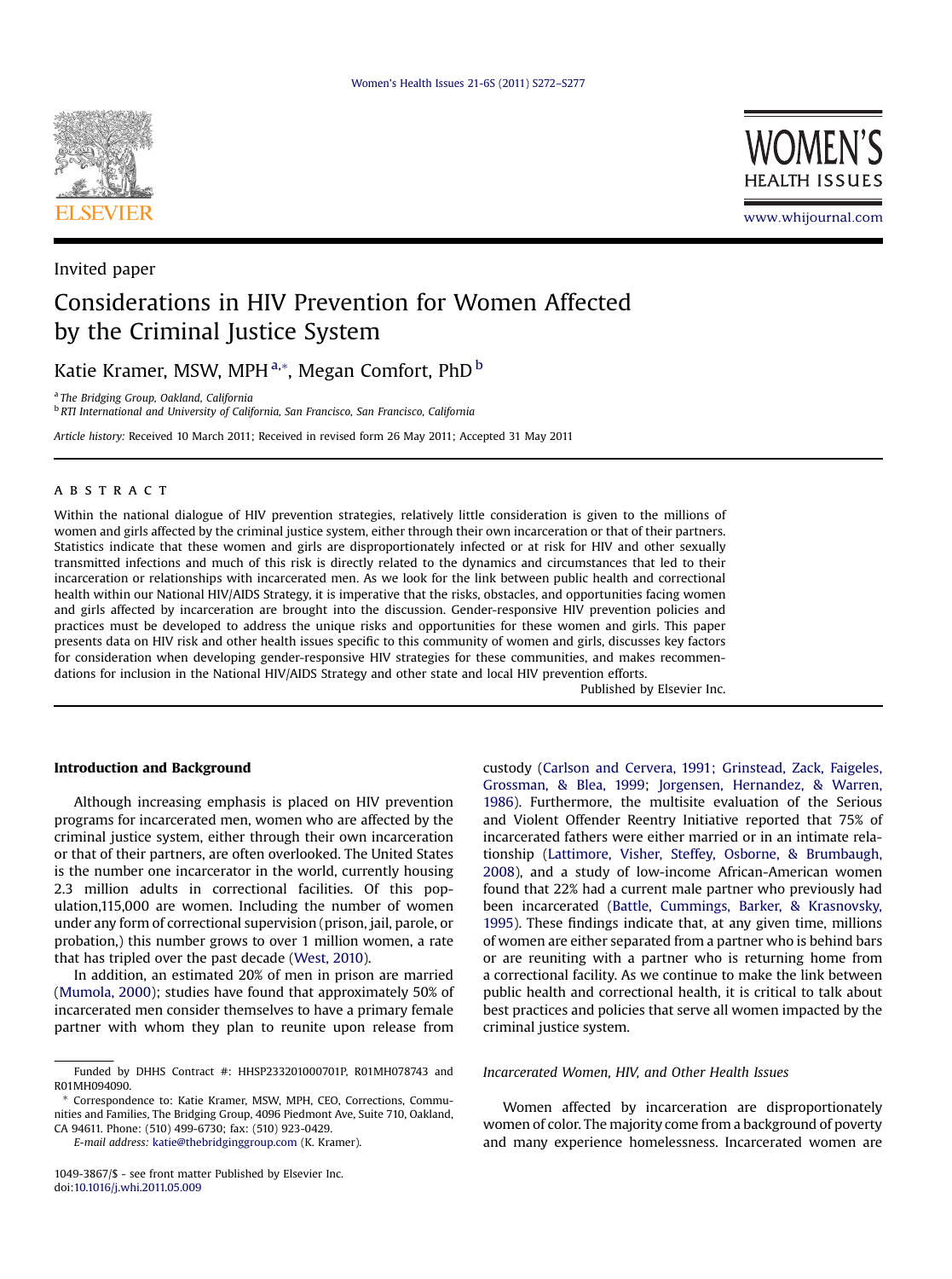likely to have been convicted of a drug-related offense. They are often survivors of physical and/or sexual abuse, and have other family members involved in criminal justice system. In addition, the majority (61%) of incarcerated women are parents, compared with their incarcerated male counterparts, 53% of whom are fathers ([Baldwin & Jones, 2000](#page-4-0); [Chesney-Lind, 2002; Lichtenstein](#page-4-0) [& Malow, 2010;](#page-4-0) [Maruschak, Glaze, & Mumola, 2010; Owen, 1998;](#page-4-0) [Richie, 1996\)](#page-4-0).

It has been well documented that incarcerated populations in general are disproportionately impacted by multiple health conditions. Rates of HIV/AIDS in U.S. prisons are 2.5 times the national rate, and rates of hepatitis C are estimated to be as high as 31% to 49% ([Baillargeon et al., 2003; Maruschak, 2009;](#page-4-0) [Tan, Joseph, & Saab, 2008](#page-4-0)). The data on health disparities specifically for incarcerated women, however, are even more alarming. Incarcerated women have greater health care needs than men and fewer resources are typically allocated for correctional facilities housing women. Health issues faced by incarcerated women include HIV, pregnancy, tuberculosis, hepatitis, hypertension, asthma, obesity, and diabetes.

Although women comprise only 7.2% of the U.S. prison population, they are more than twice as likely as imprisoned men to be living with HIV and 15 times more likely to be HIV positive than are nonincarcerated women ([Havens et al., 2009; De Groot &](#page-4-0) [Cu Uvin, 2005\)](#page-4-0). In New York state prisons, which estimates the number of HIV and confirmed AIDS cases using data from blind seroprevalence studies conducted biannually, nearly 12% of incarcerated women (compared with 5.6% of incarcerated men) were found to be HIV positive [\(Maruschak, 2005\)](#page-4-0). The majority of HIV-infected women were most likely infected before their incarceration and had experienced factors that are associated with high risk for both HIV and incarceration ([Zack, 2007\)](#page-5-0). Among these risk factors are relationships with high risk partners ([U.S. Centers for Disease Control and Prevention, 2008\)](#page-5-0), involvement in substance abuse ([Talvi, 2007\)](#page-5-0), and a history of domestic and sexual abuse [\(Braithwaite, Treadwell, & Arriola,](#page-4-0) [2005; Hammett & Drachman-Jones, 2006; Lichtenstein, 2005\)](#page-4-0). In addition, 75% of women in U.S. jails reported mental health issues versus 12% of women in the general population. Over two thirds (69%) of women in U.S. jails report substance dependence or abuse, as compared with only 6% of women in the general population ([Glaze & James, 2006\)](#page-4-0). Although most infection risk behaviors occur before incarceration, some incarcerated women engage in risk behaviors inside correctional facilities, including syringe sharing involved with injection drug use and tattooing, and unprotected sex with same-sex relationships ([Hammett &](#page-4-0) [Drachman-Jones, 2006\)](#page-4-0).

#### Prevalence of Physical and Sexual Abuse

There is a clear pathway from childhood abuse to incarceration. Many abused girls become runaways as they try to escape their abuser, which leads to their arrests as status offenders; that is, committing an act (in this case running away) that would not be considered a crime if it were committed by an adult. Many runaway girls become young women who are forced to live and work on the streets with no legal means of survival. These young women often become addicted to substances as they struggle to endure sex work, desperation, and depression. Eventually, these women find themselves involved in the criminal justice system; arrested for economic crimes when trying to make ends meet, for drug-related crimes stemming from their addiction, and/or

for crimes committed against their abusers in an effort to protect themselves and their children [\(Gilfus, 2002\)](#page-4-0).

Official reports estimate that 43% to 57% of incarcerated women have been victims of physical or sexual abuse before incarceration ([American Correctional Association, 1990](#page-4-0)). Smaller, more in-depth studies indicate rates of physical and sexual abuse as high as 66% to 94% ([Browne, Miller, & Maguin, 1999\)](#page-4-0). Nearly three quarters (71%) of incarcerated women have been exposed to domestic violence [\(Green, Miranda, Daroowalla, & Siddique,](#page-4-0) [2010\)](#page-4-0).

The progression continues as incarceration further compounds women's trauma. Body searches, handcuffing, shackles and other restraints, and seclusion or solitary confinement can retraumatize women with histories of sexual or physical abuse [\(Green et al., 2010](#page-4-0)). Sexual abuse can also occur behind bars. In an effort to address sexual abuse in correctional facilities, the U.S. legislature passed the Prison Rape Elimination Act in 2003. This law aimed to address prison rape through a "zero-tolerance" policy by developing national standards to prevent and detect incidents of sexual violence in prison, making data on prison rape more available to prison administrators and requiring corrections facilities to be more accountable for incidents of prison rape. Yet, as recently as 2010, a Bureau of Justice Statistics survey found that women incarcerated in prisons and jails were more than twice as likely as incarcerated men to report sexual victimization by another incarcerated individual during their confinement [\(Beck, Harrison, Berzofsky, Caspar, & Krebs,](#page-4-0) [2010\)](#page-4-0). Furthermore, incarcerated women have been found to be at risk of sexual assault by $-$ or coercive sexual relationships with-male correctional officers ([LeBlanc, 2003; The Members of](#page-4-0) [the ACE Program of the Bedford Hills Correctional Facility 1998](#page-4-0)). Sexual abuse of women by correctional staff during routine medical examinations has also been documented [\(Braithwaite](#page-4-0) [et al., 2005](#page-4-0)).

#### HIV Risk for Women Partners of Incarcerated Men

The relationship dynamics within heterosexual couples in which the male partner is incarcerated can also affect women's HIV risk. For example, open communication about sex and HIV exposure is associated with higher levels of condom use and lower levels of unprotected sex ([Ahlemeyer & Ludwig, 1997;](#page-4-0) [Van Campenhoudt & Cohen, 1997; Bruhin, 2003; Klein, Elifson,](#page-4-0) [& Sterk, 2004\)](#page-4-0). Correctional rules and a lack of privacy can impede a couple's willingness or ability to address sexual-health issues when communicating with each other during the incarceration period. In addition, strict regulations of physical contact between incarcerated individuals and visitors disrupt women's feelings of closeness to their partner and dissuade them from discussing personal topics such as HIV testing or condom use during their visits ([Comfort, Grinstead, McCartney, Bourgois, &](#page-4-0) [Knight, 2005](#page-4-0)).

Communication difficulties also do not immediately abate when a man is released from jail or prison. Stress over finding employment, contributing to the household, and avoiding trouble can cause men to withdraw emotionally and become depressed [\(Braman 2004; Hagan & Coleman, 2001; Travis &](#page-4-0) [Waul, 2003\)](#page-4-0). As a result, difficult issues such as sexual health and HIV risk that were not discussed during the incarceration period are left unaddressed post-release. In the meantime, the wives and girlfriends of formerly incarcerated men often do not regard correctional settings as being particularly risky in terms of acquiring illness. As a result, they may not see the need to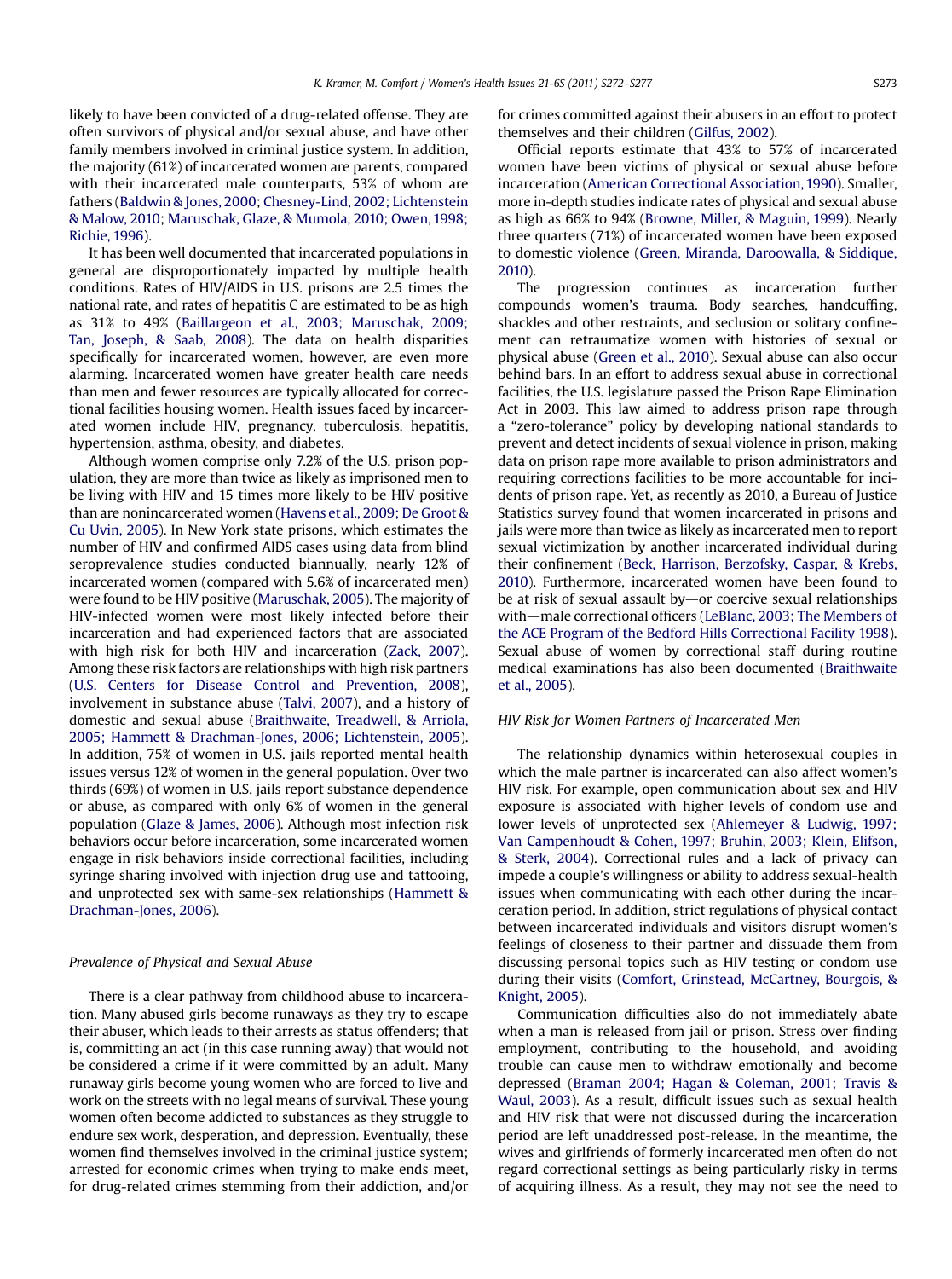avoid unprotected sex with a partner who has recently rejoined society ([Comfort, Grinstead, Faigeles, & Zack, 2000; Grinstead](#page-4-0) [et al., 2005](#page-4-0)).

Furthermore, the incarceration of a partner may aggravate preexisting risk factors in women's lives or push women into risk behaviors they had previously managed to avoid, particularly if their male partners had acted as a protector, advocate, or financial provider in the relationship before his arrest. A partner's imprisonment can cause or heighten women's feelings of loneliness, depression, anxiety, and powerlessness ([Girshick,](#page-4-0)  $1996$ )—emotions that may weaken women's bonds to societal support structures and precipitate "entrapment" in situations of severely limited options [\(Richie, 1996\)](#page-5-0).

A partner's imprisonment may also result in a drop in women's income because of the loss of contributions he previously made to the household, including child care, food, or gifts. This loss is often compounded by the considerable financial cost of prison visiting and phone calls [\(Grinstead, Faigeles, Bancroft, &](#page-4-0) [Zack, 2001\)](#page-4-0). As a result, some women engage in sex work to combat financial problems during a partner's prison term, whereas others become involved with secondary or multiple partners during a primary partner's incarceration to obtain financial, physical, or practical support. Indeed, one's own incarceration and the incarceration of one's partner have been repeatedly associated with greater prevalence of concurrent sexual partnerships owing to the disruption of primary relationships ([Adimora et al., 2003a, 2003b; Gorbach, Stoner, Aral,](#page-4-0) [H Whittington, & Holmes, 2002; Manhart, Aral, Holmes, &](#page-4-0) [Foxman, 2002; Thomas and Sampson 2005\)](#page-4-0).

#### The Revolving Door of Incarceration

Couples' relationships often span multiple periods of incarceration, with men or women serving several months in jail or years in prison, then spending a few weeks or months living with their partners, then going back to jail or prison for another sentence, only to return to the same partner once again ([Braman, 2004; Comfort, 2008; Nurse, 2004](#page-4-0)). Unprotected sexual intercourse has emotional and practical importance within a larger context of romantic connectedness and societal reintegration for couples coping with these cycles of freedom and confinement, as does the conception of children ([Comfort](#page-4-0) [et al., 2005\)](#page-4-0). In this context, where demonstrations of attachment become crucial, the suggestion by either partner of using condoms upon an individual's release can be seen as disrespectful to the relationship or as negating a new level of commitment, trust, and intimacy ([Sobo, 1995; Stevens, 1995](#page-5-0)).

#### Facing Life (and HIV Risk) after Incarceration

When women leave correctional facilities, they may return to homes filled with violence. They may have lost custody of their children during their absence. They may also face stigma and negative societal expectations based on their previous behaviors that resulted in their incarceration. All of these stressors can trigger risky behaviors including substance use, unprotected sex, and/or sex with multiple partners.

Upon release, women also frequently face structural issues, such as lack of work opportunity, lack of childcare, uncertain or inadequate housing, and other repercussions of racism, poverty, and sexism that increase the vulnerability of women to HIV infection. Any and all of these can increase women's HIV risk through lack of health care, illegal or hazardous work, violence, domestic abuse, and exposure to street drug and sex trade cultures.

#### **Discussion**

### It's All about Relationships

Risk factors for women are very much "gendered." The U.S. Centers for Disease Control and Prevention surveillance data indicate that 80% of women with HIV were infected by a sexual partner [\(Quinn & Overbaugh, 2005](#page-5-0)). Fewer women than men acquire HIV through injection drug use, and even this risk factor is likely to occur in the context of a sexual relationship where drug paraphernalia are being shared. Women are more likely than men to be relationship centered, seek and maintain bonds with others, and avoid conflict in personal relationships [\(Lichtenstein & Malow, 2010\)](#page-4-0). Most women are arrested because "they couldn't or wouldn't snitch on boyfriends, husbands, friends, or causal relationships" [\(Talvi, 2007,](#page-5-0) 7). Even when faced with lengthy sentences, incarcerated women tend to build communities and social networks with other incarcerated women in an effort to survive their incarceration. Yet, many times these women feel isolated and concerned for their relationships with their children and families at home. This isolation is exacerbated if their children are not able to visit these women during their incarceration because prisons are located far away from home or because the children are placed in foster homes and there is limited communication with social workers. Women whose male partners are incarcerated also often feel isolated in their struggles to maintain relationships with their incarcerated male partners, and simultaneously expend a great deal of their limited financial and emotional resources on maintaining this relationship.

Although it is clear that women naturally put a great emphasis on relationships, most HIV prevention interventions are designed for men and focus on risk reduction in individual, rather than relational, terms. Thus, there is great need to develop, evaluate, and disseminate more relationship-based interventions designed to strengthen the positive social support networks for women affected by the criminal justice system.

One such intervention is the Health Options Mean Empowerment (HOME) Project that was developed for women visiting their male partners at San Quentin State Prison ([Grinstead,](#page-4-0) [Comfort, McCarthney, Koester, & Neilands, 2008; Reznick,](#page-4-0) [Comfort, McCartney, & Neilands, 2011](#page-4-0)). The HOME Project placed HIV risk reduction in the context of women's relationships with incarcerated men. As part of the intervention, HOME trained women visitors to be peer health educators, both for other women visiting men at San Quentin and for women in the peer educators' home communities. The program demonstrated that peer education is a feasible means of providing HIV education to women with incarcerated partners and that flexibility and inclusiveness are important factors in designing interventions for this population. Based on the success of the HOME Project, in 2009 the U.S. Department of Health and Human Services, Office on Women's Health, awarded cooperative agreements to eight community-based organizations across the county to design and implement innovative and gender-responsive HIV prevention programs to meet the unique risks and needs of women within their communities who have currently incarcerated or recently released male partners.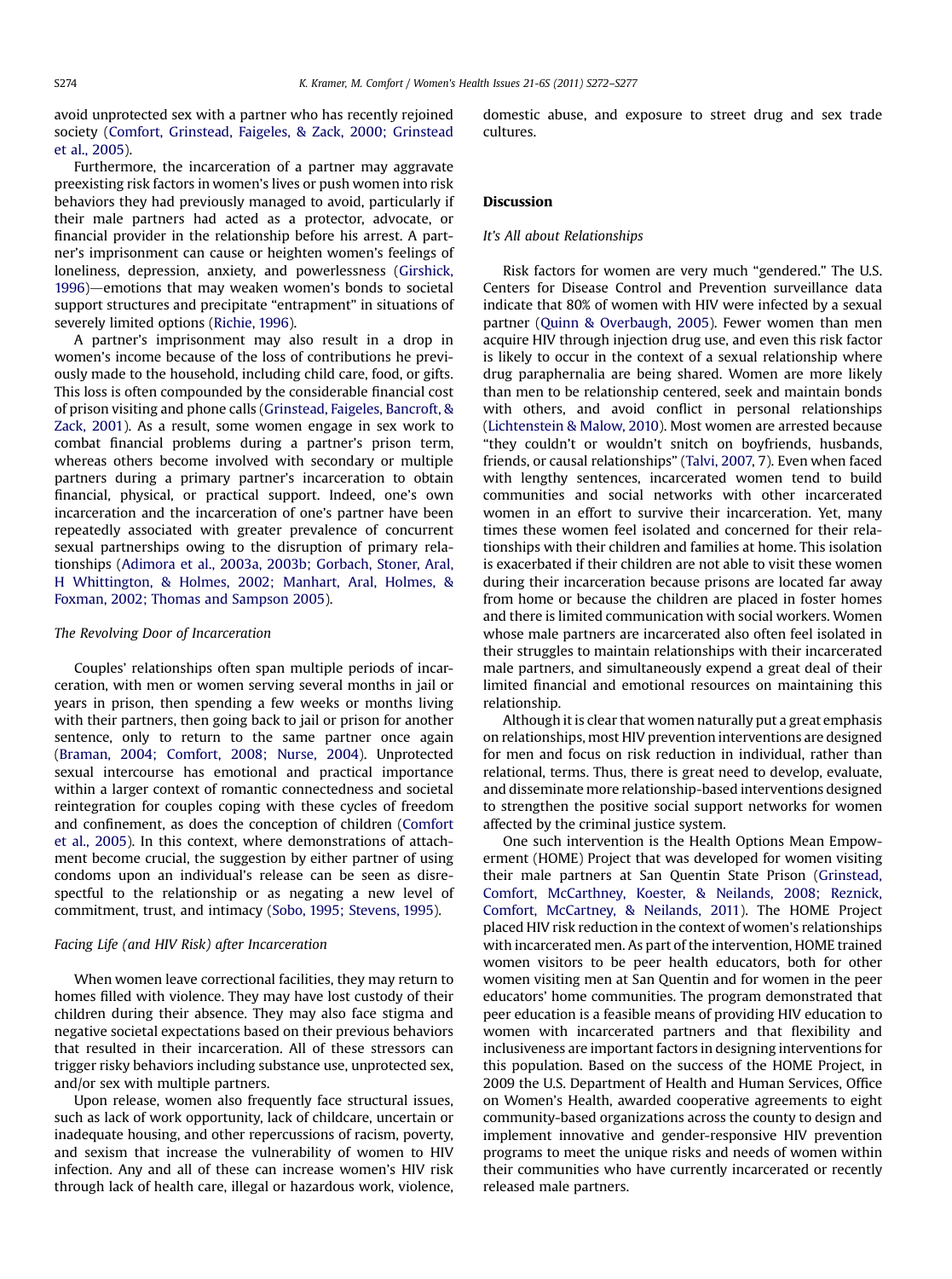#### Recognize the Difficulties of Women's Lives

Women and girls affected by incarceration are often juggling many of the hardships of being poor women and women of color. In addition, they face the unique stressors of balancing the emotional and financial toll of their own incarceration themselves and/or that of their male partner both during incarceration and after release. The reality of these burdens greatly hinders their ability to prioritize HIV prevention until other life issues have been addressed.

The fact that women from high-risk communities (including incarcerated women and women partners of incarcerated men) have experienced elevated rates of sexual and physical abuse also greatly impacts their ability to successfully engage in standard HIV prevention practices such as risk negotiation and condom use. Interventions designed to meet their needs must understand and prioritize the other unique life stressors that they are experiencing.

One such intervention is Project START, the first correctionsbased intervention to be accepted by the Centers for Disease Control and Prevention as part of its Diffusion of Effective Behavioral Interventions Program ([Kramer & Zack, 2009\)](#page-4-0). Project START is an HIV/sexually transmitted infection (STI)/ hepatitis risk reduction program for people returning to the community after incarceration. Like other HIV prevention programs, Project START has a focus on reducing HIV/STI/ hepatitis risk, yet it has been designed specifically for incarcerated populations. Thus, the program recognizes that there are most often more pressing life needs for an individual returning to the community after incarceration (such as housing, employment, childcare, mental health, and substance abuse) and incorporates linkages to community providers for these life needs in addition to traditional HIV/STI/hepatitis risk reduction strategies (such as encouraging safer sex practices and referrals to syringe exchange). In doing so, Project START recognizes that participants will be more likely to follow-up on their HIV/STI/ hepatitis risk reduction goals when other life needs have been addressed. Project START is designed to be flexible and easily adapted to individual needs. In the case of women and girls affected by incarceration, Project START can include service linkages for issues such as child custody, support for survivors of domestic violence, or couples counseling and mental health services.

#### Incarceration Interrupts Family Planning

Another reality for women affected by the criminal justice system is that many want to conceive children, either after their own release from a correctional facility or after the release of their male partner. They share the common, human desire to have children with the men they love and with whom they are in committed relationships. Incarceration for women and/or their male partners can complicate and delay this goal. After incarceration there may be a "rush" to conceive and have children without prioritizing preconception health (including HIV screening), prenatal health, or HIV prevention.

Typical HIV prevention interventions focus on individual behavioral change without regard for the gender and cultural context in which the behaviors occur. HIV prevention programs designed for women and girls affected by incarceration, by contrast, must take into consideration the other priorities and stressors that feature more prominently in the lives of their target audience. These programs must take into account, and

explicitly address, some women's immediate goal of having children after they and/or their partner have been released from a correctional facility and, thus, include additional risk reduction strategies other than condom usage.

#### Girls on the Side

Although very little attention has been given to women affected by incarceration, there has been even less focus on girls within the juvenile justice systems. However, it is clear that the pathway that many women take to incarceration includes time within the juvenile justice systems. In addition, many girls have intimate partners who are incarcerated in juvenile or adult correctional systems. Not enough attention has been given to developing and evaluating programs specifically for girls affected by the criminal justice system.

An effort to address this gap is the Girls Study Group (GSG), convened in 2004 by the Office of Juvenile Justice and Delinquency Prevention and led by RTI International. The GSG conducted a comprehensive review of the literature on, and programs targeting, girls' delinquency, a review of riskassessment and treatment-focused instruments, analysis of secondary data, and dissemination of GSG project findings to the public. The GSG has made significant progress in understanding girls' delinquency, including patterns of offending among adolescent girls, the protective factors associated with girls' delinquency, and the importance of considering these issues when developing effective prevention and intervention programs for these girls [\(Hawkins, 2010](#page-4-0)).

One HIV prevention program serving girls within the juvenile justice system that showed positive impact on risk reduction is Girl Talk-2. Girl Talk-2 is a 6-hour, peer-led group intervention serving girls within the county juvenile justice system. An evaluation of the program demonstrated that participants in the Girl Talk-2 intervention group had significantly higher use of condoms and communication skills to defuse potentially violent situations than girls in the comparison group at 6 months follow-up ([Kelly, Owen, Peralez-Dieckmann, & Martinez, 2007\)](#page-4-0).

#### Recommendations

The program and policy recommendations specifically address the unique risks, obstacles, and opportunities facing women and girls affected by the criminal justice system. These recommendations should be considered for implementation within the National HIV/AIDS Strategy as well as by program implementers and policy makers at the state and local level.

- Establish a cross-agency U.S. Department of Health and Human Services community advisory board focused on encouraging and reviewing all related programming initiatives and policies for women and girls affected by incarceration.
- Ensure that all women and girls affected by incarceration (both those who are incarcerated and those partnered with incarcerated men) are counted and considered when decisions are made around the intersection between HIV and the criminal justice system.
- Ensure that all criminal justice and corrections health programs view women and girls in the context of their relationships (partners, children, family, and community).
- Develop and enforce program standards that respect the individuality and autonomy of women and girls, including sexual safety while incarcerated.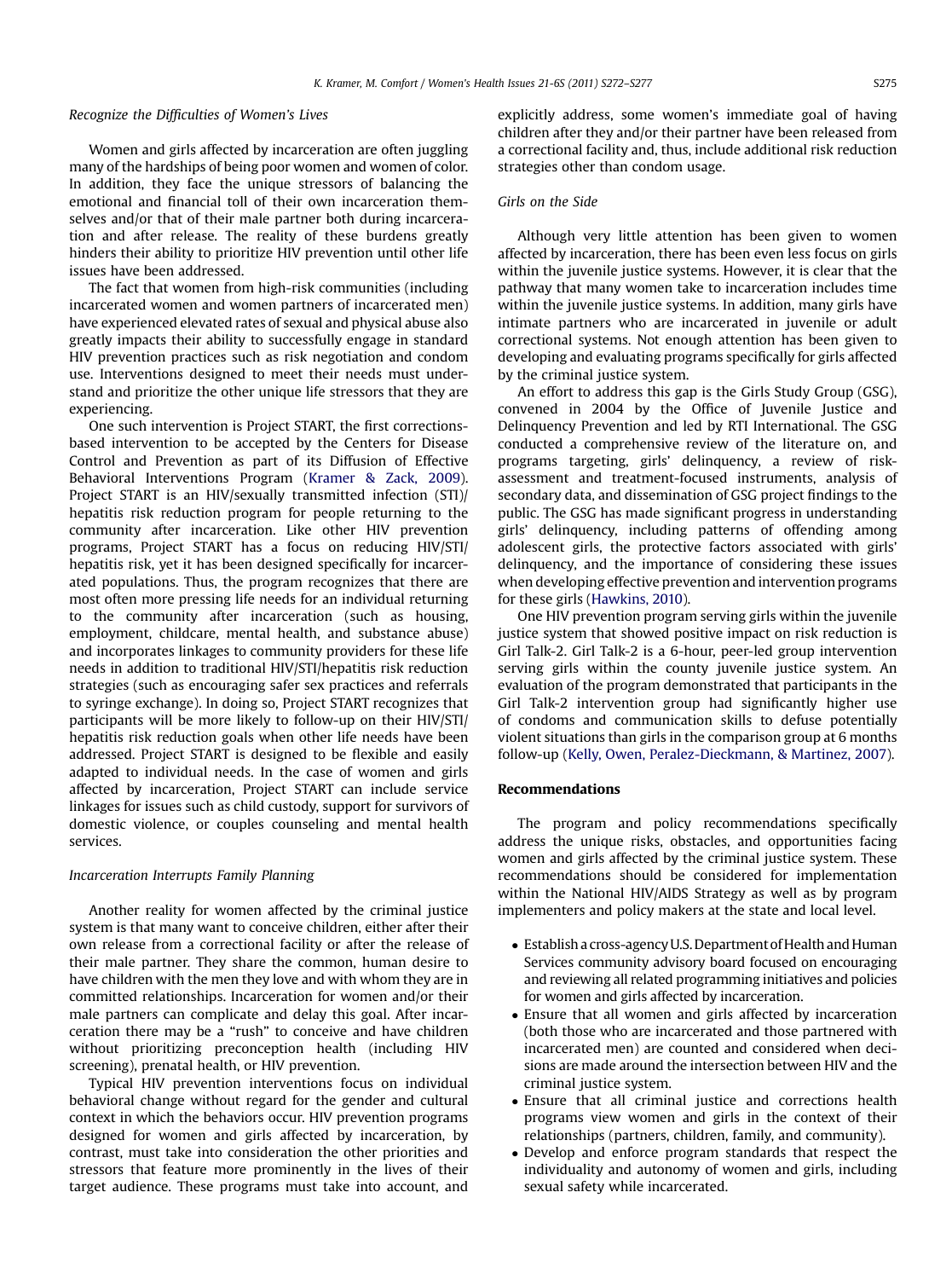- <span id="page-4-0"></span> Expand correctional health programming (including incustody and reentry programs) to include HIV prevention and sexual health education that cover both sexual risk and drug- and syringe-related risks.
- Prioritize the sexual health needs of girls and women under correctional supervision.
- Deliver integrated HIV/substance treatment/mental health programs for women and girls in correctional facilities, and routinely screen for childhood sexual abuse and trauma in connection with these services.
- All HIV prevention programs serving incarcerated women and girls and the women partners of incarcerated men must incorporate issues of gender-based violence prevention and treatment.
- Develop programs and outreach strategies that promote condom distribution and HIV counseling and testing for women planning for their male partners' return home after incarceration.
- Include condoms (male and female), hygiene items, and current information about community resources in release packets for all individuals being released from a correctional facility.

#### References

- Adimora, A. A., Schoenbach, V. J., Martinson, F. E. A., Donaldson, K. H., Stancil, T. R., & Fullilove, R. E. (2003a). Concurrent partnerships among rural African Americans with recently reported heterosexually transmitted HIV infection. Journal of Acquired Immune Deficiency Syndromes, 34, 423–429.
- Adimora, A. A., Schoenbach, V. J., Martinson, F. E. A., Donaldson, K. H., Stancil, T. R., & Fullilove, R. E. (2003b). Concurrent sexual partnerships among African Americans in the rural south. AIDS Education and Prevention, 14, 155–160.
- Ahlemeyer, H. W., & Ludwig, D. (1997). Norms of communication and communication as a norm in the intimate social system. In L. Van Campenhoudt, M. Cohen, G. Guizzardi, & D. Hausser (Eds.), Sexual Interactions and HIV Risk. (pp. 22–43). Bristol, PA: Taylor and Francis.
- American Correctional Association. (1990). The female offender: What does the future hold? Washington, DC: St. Mary's Press.
- Baillargeon, J., Wu, H., Kelley, M. J., Grady, J., Linthicum, L., & Dunn, K. (2003). Hepatitis C seroprevalence among newly incarcerated inmates in the Texas correctional system. American Journal of Public Health, 117, 43–48.
- Baldwin, K. M., & Jones, J. (2000). Health issues specific to incarcerated women: Information for state Maternal and Child Health Programs. Women's and Children's Health Policy Center, Johns Hopkins University, School of Public Health. Available: [jhsph.edu/bin/o/e/prison.pdf](http://jhsph.edu/bin/o/e/prison.pdf). Accessed March 22, 2011.
- Battle, R. S., Cummings, G. L., Barker, J. C., & Krasnovsky, F. M. (1995). Accessing an understudied population in behavioral HIV/AIDS research: Low income African American women. Journal of Health & Social Policy, 7, 1-17.
- Beck, A. J., Harrison, P. M., Berzofsky, M., Caspar, R., & Krebs, C. (2010). Sexual victimization in prisons and jails reported by inmates, 2008–09. NCJ 231169.
- Braithwaite, R. L., Treadwell, H. M., & Arriola, K. P. (2005). Health disparities and incarcerated women: A population ignored. American Journal of Public Health, 95, 1679–1681.
- Braman, D. (2004). Doing time on the outside: incarceration and family life in urban America. Ann Arbor: University of Michigan Press.
- Browne, A., Miller, B., & Maguin, E. (1999). Prevalence and severity of lifetime physical and sexual victimization among incarcerated women. International Journal of Law and Psychiatry, 22, 301–322.
- Bruhin, E. (2003). Power, communication and condom use: Patterns of HIVrelevant sexual risk-management in heterosexual relationships. AIDS Care, 15, 389–401.
- Carlson, B. E., & Cervera, N. (1991). Inmates and their families: Conjugal visits, family contact, and family functioning. Criminal Justice and Behavior, 18, 318–331.
- Chesney-Lind, M. (2002). Imprisoning women: The unintended victims of mass imprisonment. In M. Mauer, & M. Chesney-Lind (Eds.), Invisible punishment: The collateral consequences of mass imprisonment. (pp. 79–94). New York: New Press.
- Comfort, M. (2008). Doing time together: Love and family in the shadow of the prison. Chicago: University of Chicago Press.
- Comfort, M., Grinstead, O., Faigeles, B., & Zack, B. (2000). Reducing HIV risk among women visiting their incarcerated male partners. Criminal Justice and Behavior, 27, 57–71.
- Comfort, M., Grinstead, O., McCartney, K., Bourgois, P., & Knight, K. (2005). "You can't do nothing in this damn place!" Sex and intimacy among couples with an incarcerated male partner. Journal of Sex Research (special issue on Sexuality and Place), 42, 3–12.
- De Groot, A. S., & Cu Uvin, S. (2005). HIV infection among women in prison: Considerations for care. Infectious Diseases in Corrections Report. Available: [idcronline.org/archives/mayjune05/article.html](http://idcronline.org/archives/mayjune05/article.html). Accessed March 21, 2011.
- Gilfus, M. (2002). Women's experience of abuse as a risk factor for incarceration. Harrisburg, PA: VAWnet, a project of the National Resource Center on Domestic Violence/Pennsylvania Coalition Against Domestic Violence. Available: [vawnet.org](http://vawnet.org). Accessed March 20, 2011.
- Girshick, L. B. (1996). Soledad women: Wives of prisoners speak out. Westport, CT: Praeger Publishers.
- Glaze, L. E., & James, D. J. (2006). Mental health problems of prison and jail inmates. Washington, DC: Bureau of Justice Statistics, NCJ 213600.
- Gorbach, P. M., Stoner, B. P., Aral, S. O., H Whittington, W. L., & Holmes, K. K. (2002). 'It takes a village': Understanding concurrent sexual partnerships in Seattle, Washington. Sexually Transmitted Diseases, 29, 453–462.
- Green, B. L., Miranda, J., Daroowalla, A., & Siddique, J. (2010). Traumatic histories and stressful life events of incarcerated parents II: Gender and ethnic differences in substance abuse and service needs. The Prison Journal, 90, 494–515.
- Grinstead, O., Faigeles, B., Bancroft, C., & Zack, B. (2001). The financial cost of maintaining relationships with incarcerated African American men: A survey of women prison visitors. Journal of African-American Men, 6, 59–70.
- Grinstead, O., Comfort, M., McCarthney, K., Koester, K., & Neilands, T. (2008). Bringing it home: Design and implementation of an HIV/STD intervention for women visiting incarcerated men. AIDS Education and Prevention, 20, 285–300.
- Grinstead, O., Faigeles, B., Comfort, M., Seal, D., Nealey-Moore, J., Belcher, L., et al. (2005). HIV, STD, and hepatitis risk to primary female partners of men being released from prison. Women and Health, 41, 63–80.
- Grinstead, O., Zack, B., Faigeles, B., Grossman, N., & Blea, L. (1999). Reducing postrelease HIV risk among male prison inmates: A peer-led intervention. Criminal Justice and Behavior, 26, 468–480.
- Hagan, J., & Coleman, J. C. (2001). Returning captives of the American war on drugs: Issues of community and family reentry. Crime & Delinquency, 47, 352–367.
- Hammett, T. M., & Drachman-Jones, A. (2006). HIV/AIDS, sexually transmitted diseases, and incarceration among women: National and southern perspectives. Sexually Transmitted Diseases, 33(7 Suppl), S17–S22.
- Havens, J. R., Leukefeld, C. G., Oser, C. B., Staton-Tindell, M., Knudsen, H. K., Mooney, J., et al. (2009). Examination of an interventionist-led HIV intervention among criminal justice-involved female prisoners. Journal of Experimental Criminology, 5, 245–272.
- Hawkins, S. (2010). The Girls Study Group. Research Triangle Park, NC: RTI International. Available: [rti.org/brochures/girlsstudygroup.pdf](http://rti.org/brochures/girlsstudygroup.pdf). Accessed March 23, 2011.
- Jorgensen, J. D., Hernandez, S. H., & Warren, R. C. (1986). Addressing the social needs of families of prisoners: A tool for inmate rehabilitation. Federal Probation, 50, 47–52.
- Kelly, P. K., Owen, S. V., Peralez-Dieckmann, & Martinez, E. (2007). Health interventions with girls in the juvenile justice system. Women's Health Issues, 17, 227–236.
- Klein, H., Elifson, K. W., & Sterk, C. E. (2004). Partner communication and HIV risk behaviors among 'at risk' women. Soz.-Präventivmed, 49, 363-374.
- Kramer, K., & Zack, B. (2009). Project START: An HIV/STI/hepatitis risk reduction program for people returning to the community after incarceration (2nd ed.). Implementation Manual and Training of Facilitators Curriculum. Bethesda, MD: Centers for Disease Control and Prevention, cooperative agreement #1-U65- PS-000231-01.
- Lattimore, P.K., Visher, C., Steffey, D., Osborne, J., Brumbaugh, S. (2008). Prerelease characteristics and service receipt among adult male participants in the SVORI multi-site evaluation. Prepared for the National Institute of Justice.
- LeBlanc, A. N. (2003). Random family: Love, drugs, trouble, and coming of Age in the Bronx. New York: Scribner.
- Lichtenstein, B. (2005). Domestic violence, sexual ownership, and HIV risk in women in the American Deep South. Social Science & Medicine, 60, 701-714.
- Lichtenstein, B., & Malow, R. (2010). A critical review of HIV-related interventions for women prisoners in the United States. Journal of the Association of Nurses in AIDS Care, 21, 380–394.
- Manhart, L. E., Aral, S. O., Holmes, K. K., & Foxman, B. (2002). Sex partner concurrency: Measurement, prevalence, and correlates among urban 18–39 year-olds. Sexually Transmitted Diseases, 29, 133–143.
- Maruschak, L. M. (2005). HIV in prisons, 2003. Washington, DC: Bureau of Justice Statistics.
- Maruschak, L. M. (2009). HIV in prisons, 2007–8. Washington, DC: Bureau of Justice Statistics.
- Maruschak, L. M., Glaze, L. E., & Mumola, C. J. (2010). Incarcerated parents and their children: Findings from the Bureau of Justice Statistics. In